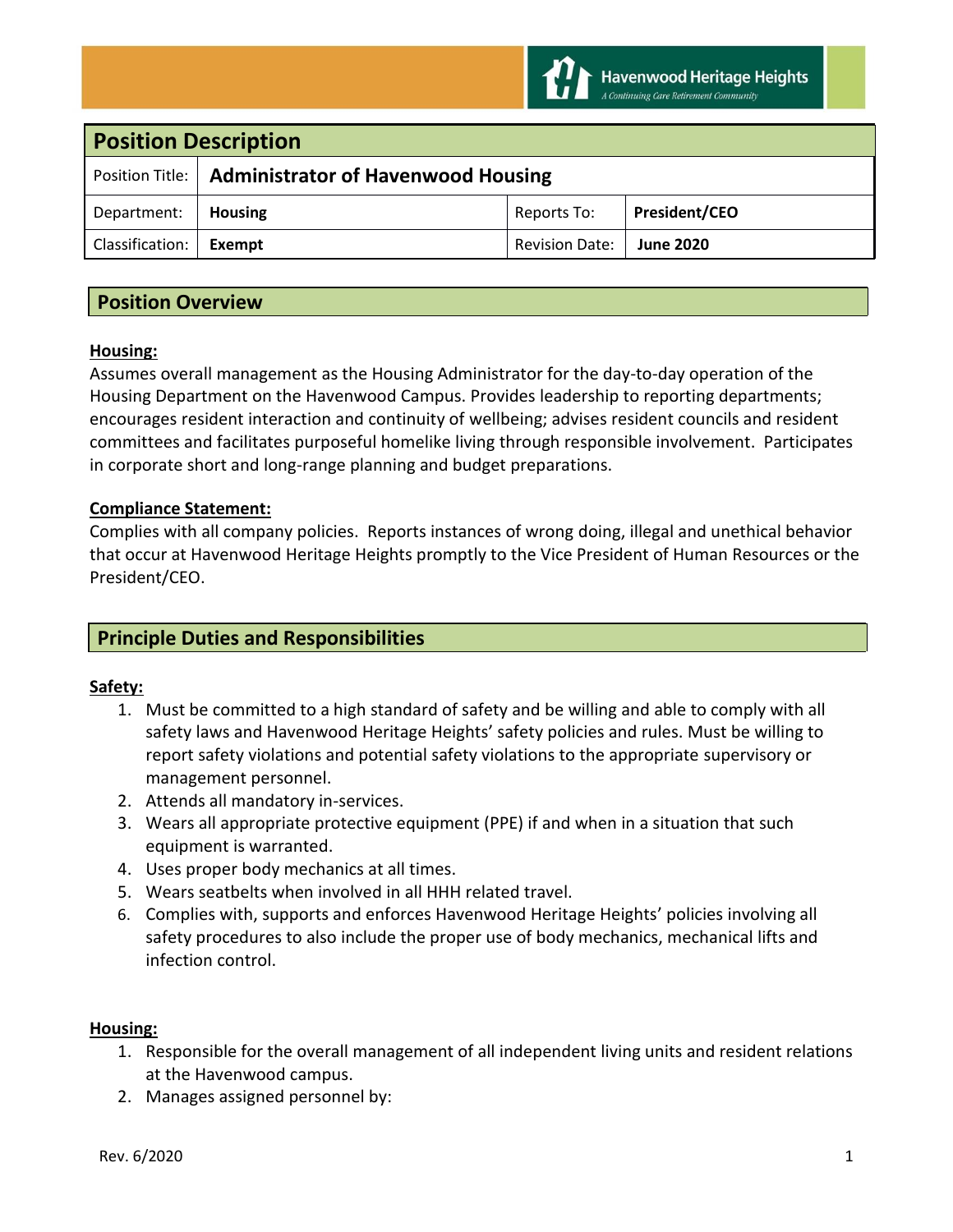- Making routine employment decision, reviewing performance, and making recommendations.
- Assigning work, providing training, guidance and advising subordinates as necessary.
- Resolving routine personnel problems.
- 3. Develops and oversees systems that provide for effective transition into and within the retirement community including resident orientation, move-in and welcoming services.
- 4. Maintains resident profile data and unit occupancy statistics.
- 5. Addresses resident questions and concerns, and resolves problems as appropriate or forwards concern to appropriate department directors, senior managers or the President/CEO.
- 6. Carries out necessary procedures in the event of resident death, resident medical emergency, or code red.
- 7. Oversees preparation of contracts, addendums and letters ensuring essential areas of documentation are complete and correct, reviews and/or prepares ancillary service agreements/contracts with vendors for contractual services.
- 8. Develops, implements and revises all Housing Department documents including Resident Handbook, entrance agreements, releases, policies, procedures and other forms as necessary.
- 9. Provides for effective resident communication through oral and written material; prepares and distributes as appropriate.
- 10. Serves as a resource to Havenwood Resident Association and Resident Committees; meets monthly with Association and Executive Council and other Resident Committees, hosts a monthly Administrator Chat and attends Area Meetings, as requested.
- 11. Connect with residents and observe status of residents for moves within the continuum of care.
- 12. Develops / coordinates residential educational programs regarding emergency, safety procedures, apartment access and community services.
- 13. Collaborates with Vice President of Heritage Heights Housing with maintaining current fire and disaster plans, and ensures appropriate information and training is provided to all residents.
- 14. Oversees management of the Havenwood independent property, building and grounds and plans for functional and aesthetic improvements.
- 15. Develops and implements apartment and common area renovation and redecorating projects in Apartment Areas and Administration Buildings. Oversees the administration of the Apartment Renovation Committee and general appearance of Retirement Community Buildings and Grounds.
- 16. Prepares operational and capital budgets for the Havenwood Housing Department Annual Budget, participates in corporate budget planning and reviews monthly financial reports and implements cost reduction requirements while continuously seeking to improve efficiency.
- 17. Oversees the rental of the Havenwood Guest Cottage including reservations, informational literature, furnishings and housekeeping services.
- 18. Performs weekend On-Call duty as scheduled.
- 19. Actively participates in the process to achieve CCAC Accreditation and provides on-going direction and oversight of housing policies and procedures to ensure continued accreditation.
- 20. Promotes and maintains good work relations and communications with all levels of management, staff, residents and vendors.
- 21. Attends Board of Directors and Board Planning Committee meetings.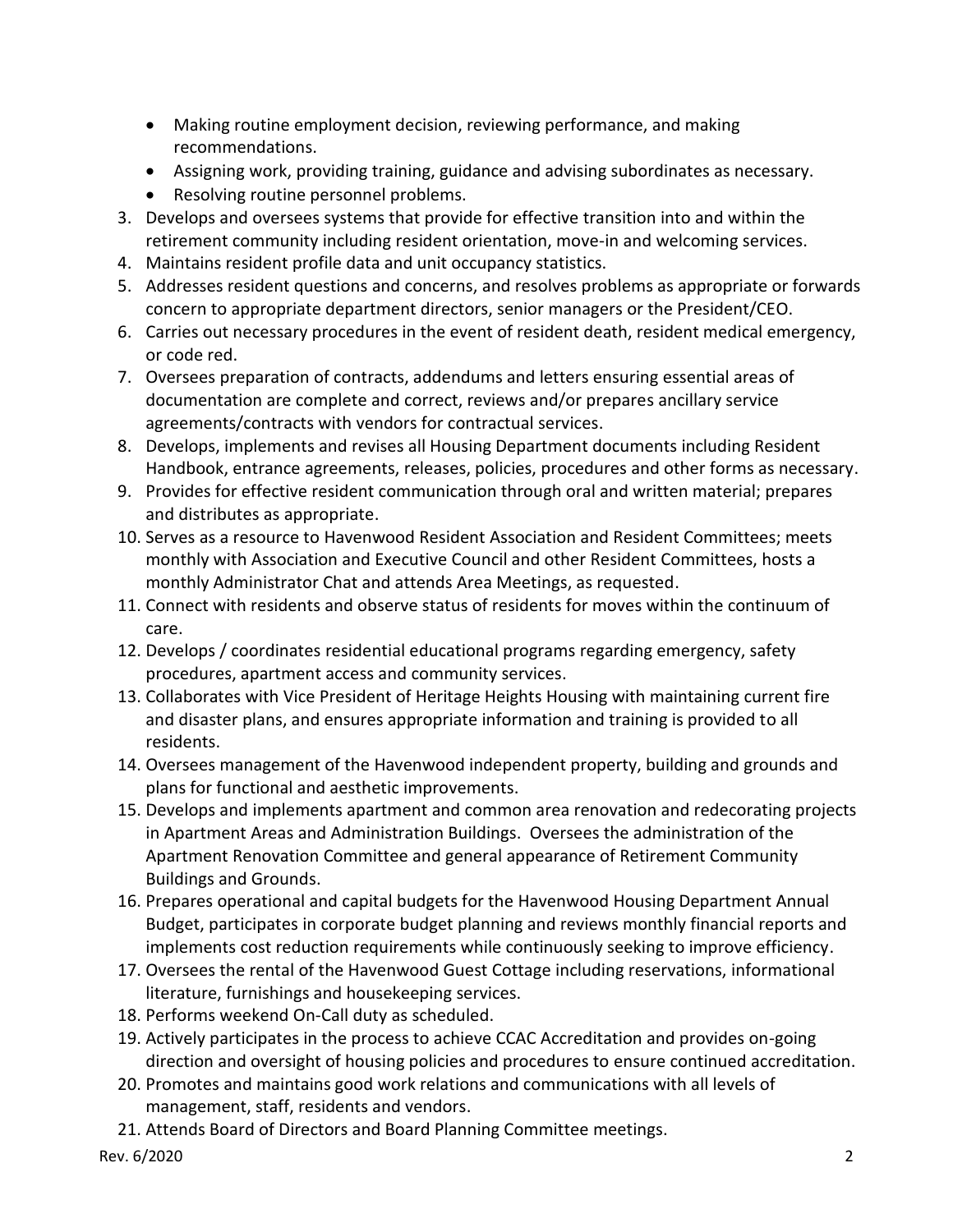22. Assists in the development and implementation of the Long Range Strategic Plan.

### **Competencies**

- Housing / Residents Expertise / Technical skill
- Business Acumen
- Collaboration and teamwork skills
- Communication proficiency
- Consultation
- Discretion
- Ethical conduct
- Fiscal administration / management
- Emergency Procedures
- Integrity
- Interpersonal skills
- Leadership
- Organizational skills
- Outstanding customer service skills
- Problem Solving / Analysis
- QAPI
- Relational and Emotional Intelligence
- Resident focus / Resident Rights
- Strategic Thinking
- Time Management

## **Qualifications and Skills**

- College graduate with Bachelor's Degree and 3 to 5 years of progressive leadership experience, preferably in a human service/elderly housing related position.
- Knowledge of landlord/tenant relations and Fair Housing Laws.
- Understanding of personnel administration; must show leadership and ability to coordinate with and delegate work to other staff.
- Skilled at communicating and working with residents, staff, families, volunteers, physicians and board members.
- Must treat all personal information regarding employees, patients, residents of Havenwood Heritage Heights as strictly confidential.
- Must gain a thorough knowledge of the organization's purpose, operation, policies, procedures and physical layout.
- Must be an objective evaluator of levels of functioning while recognizing and encouraging self-reliance in older persons.

## **Physical Demands**

The physical demands described here are representative of those that must be met by an employee to successfully perform the essential functions of this job. Regularly required to use hands to finger, handle, or feel objects, tools, or controls, reach with hands and arms; and talk or hear.

## **Other Duties**